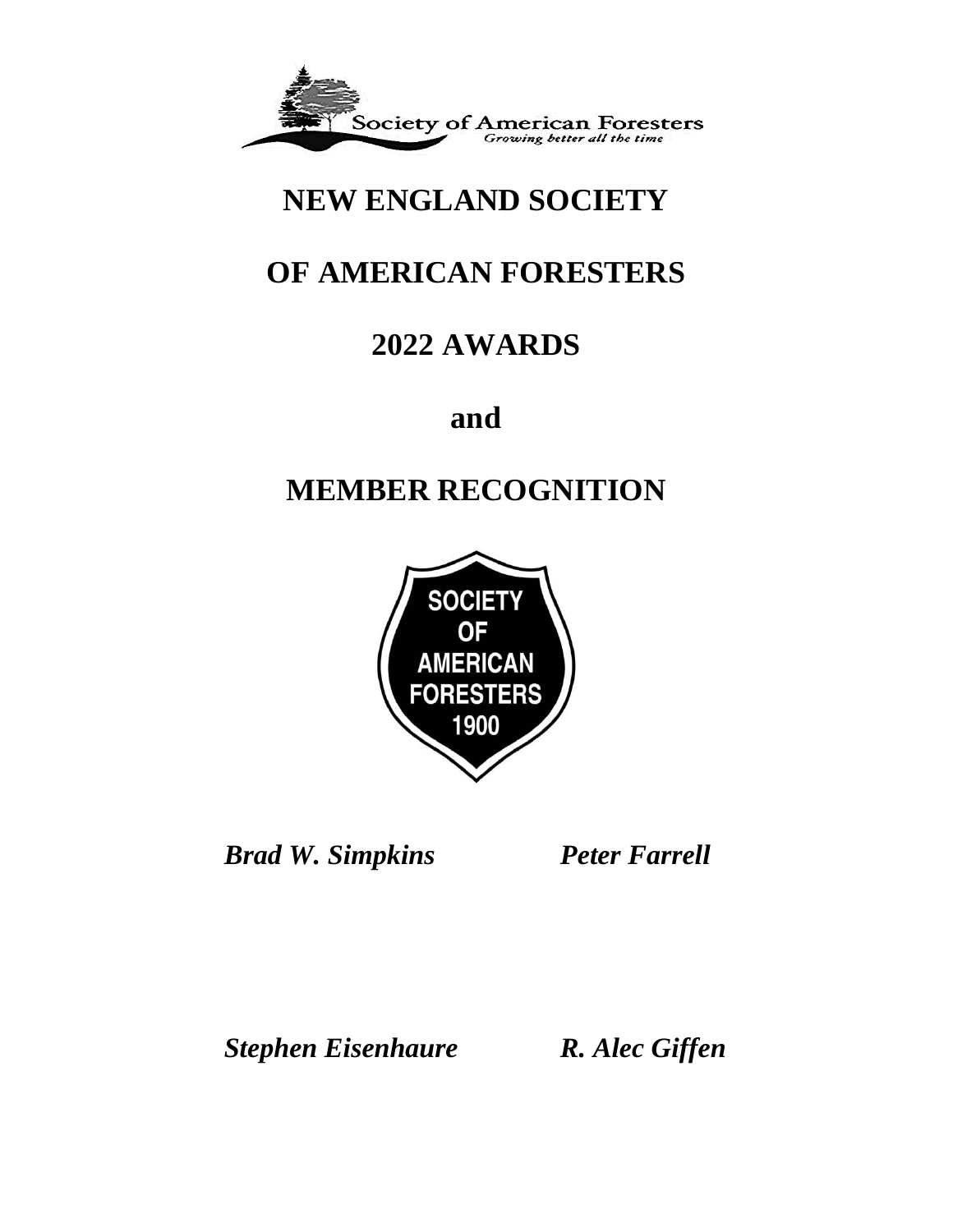## **Brad W. Simpkins**

## *Distinguished Service Award*

*The Distinguished Service Award is the highest award given by the New England SAF, recognizing professional achievement in forestry, irrespective of age or tenure, by a New England SAF member.*

 Brad began a 22-year career, for the NH Div. of Forests & Lands in 1998, starting out as a forest technician managing timber sales, he then progressed to become a forest ranger, and then Chief of Forest Protection. At age 35, he was appointed to become the State Forester, serving in that position for 11 years, under 3 different governors. Currently, Brad is employed with the USDA Forest Service as the Cooperative Wildland Fire Specialist covering the 6 New England states and New York.

 His education consists of a B.S. in Environmental Resource Management with a forestry concentration from Penn State Univ. and a M.B.A. from Plymouth State University.

 Focusing on his time as the State Forester, the nomination letter states, "To the public and policy makers he was the "face of forestry" in the state, effectively communicating the importance of the forest resource in NH, the state's third largest industry, after high tech and tourism. In dealing with funding for the Division, he was not a didactic bulldog, but rather a calm and persuasive presence, successfully maintaining state and federal funding, as well as the positive morale of the staff.

 "A small warning first, I'm not focusing on the details of his service, since I'm assuming the rest of the nomination packet will get those details right. What I won't get wrong, however, is my enthusiasm for Brad's nomination, nor my heartfelt belief that he is most deserving of this recognition," so stated a letter of endorsement. This continued with, "He is a "quick study" learning the people and the issues and effectively responding to them. I have seen him stand his ground when it would be easier to "give in." He isn't dogmatic, however, and listens and adapts. He has an "open door" approach to work and seems to never tire. Brad is likable, a listener, decisive, responsive, competent, intelligent, patient, fair, open, and honest."

 Brad has been previously honored with other recognitions, including the NESAF Mollie Beattie Award in 2011, the Union Leader's "40 under 40" class of 2007, and the NH Timberland Owner's Association President Award in 2021. He has served or is serving on a variety of advisory groups and committees, including the UNH Forest Advisory Board, the UNH Thompson School, NH Board of Forester Licensing, and as a member of the Society for the Protection of NH Forests Forestry committee.

 Another letter of endorsement commented that during his tenure as Director of the Division of Forests and Lands, Brad led the agency through the development of the 2010 Forest Action Plan and initiated the revision of the 2020 Forest Action Plan. Further, "As State Forester, Brad was a staunch advocate of the forest products industry, for sustainable forestry, and of the need to protect and conserve important landscapes and natural areas. Brad is highly respected for his understanding of the challenges and opportunities facing our forests today, and his ability to communicate those challenges and opportunities to diverse audiences."

#### **Distinguished Service Award Recipients**

1966 – Phillip Coolidge 1967 – George Garratt 1968 – Gerald S. Wheeler 1969 – David M. Smith 1970 – Austin Wilkins 1971 – John Noyes 1972 – Albert Nutting 1973 – Robert Dinneen 1974 – Arthur Heitman 1975 – Herschel Abbott 1976 – Morris Wing 1977 – Theodore Natti 1981 – Raymond Foulds 1982 – Howard Mason 1983 – Philip Rich 1984 – Michael Sikora 1985 – Gibb Dodge 1986 – 1987 – Clifford Swenson 1988 – Peter Hannah 1989 – Lester A. DeCoster 1990 – Robert B. Fiske 1991 – Fred B. Knight 1992 – Thomas F. Quink 1993 – David M. Smith (1969) 1994 – Robert S. Bond 1995 – John E. Hibbard 1996 – Edgar P. Wyman 1997 – Lloyd C. Irland 1998 – William B. Leak 1999 – Richard F. Watt 2000 – George R. Stephens 2001 – Leo C. Laferriere 2002 – 2003 – Ernest B. Harvey, III 2004 – Jane Difley 2005 – Hans Bergey 2006 – David B. Field 2007 – Robert J. Berti 2008 – 2009 – Robert Lee Edmonds 2010 – 2011 – John A. O'Brien 2012 – George F. Frame 2013 – Joan Nichols 2014 – Kenneth M. Laustsen 2015 – Michael H. Dann 2016 – Philip Bryce<br>2017 – Everett L. Towle 2018 – Ronald C. Lemin, Jr. 2019 – Si Balch

 $2018$  – Ronald C. Lemin, Jr. 2020 – Karen Bennett 2021 – John W. McNulty

1978 – James Wilkinson 1979 – Ernest Gould 1980 – Max McCormack, Jr.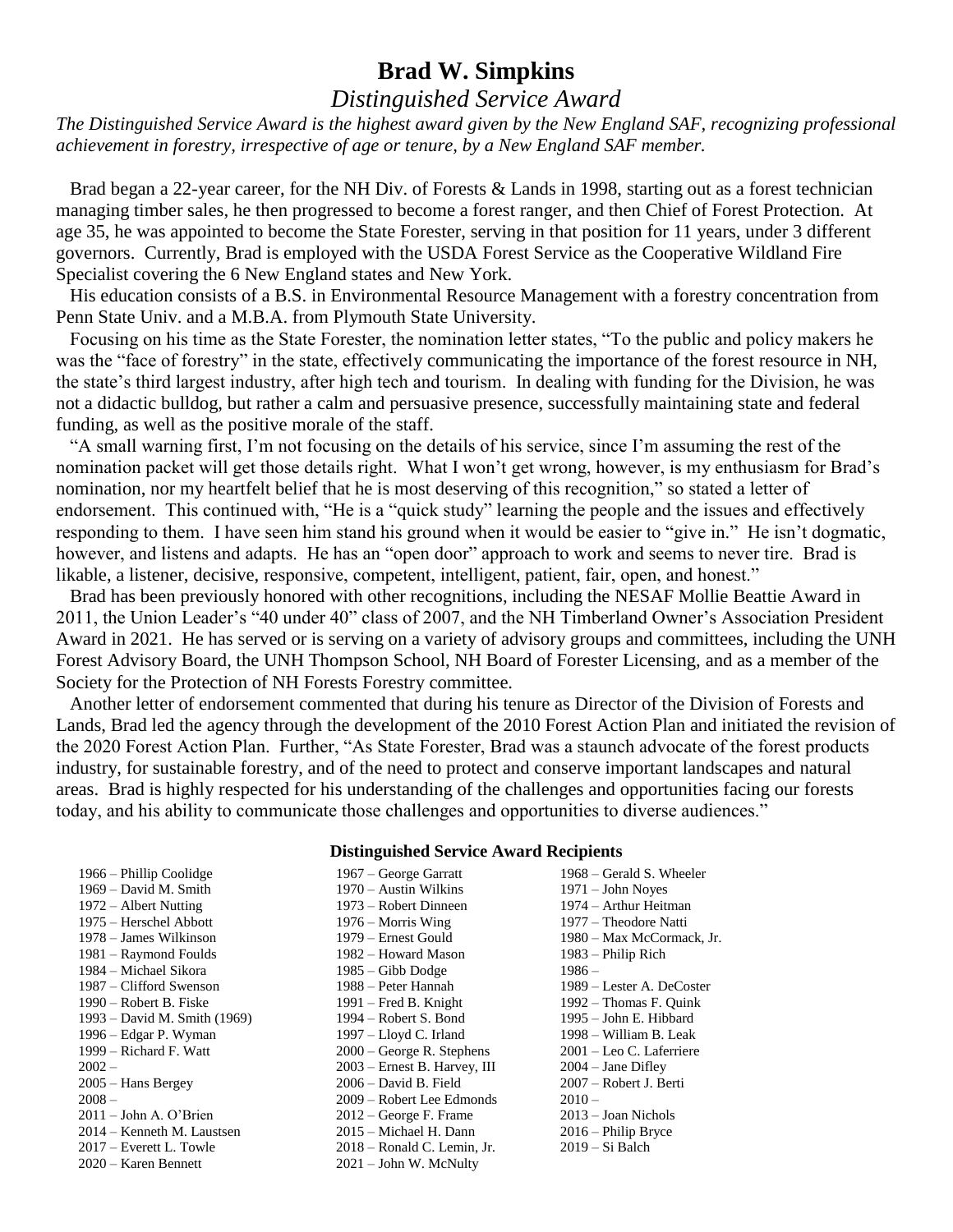## *James W. Toumey Outstanding Service Award*

*The James W. Toumey Award is given for outstanding achievement in service to the New England Society of American Foresters. Toumey was one of the founding fathers of the New England Section in 1920, author of Seeding and Planting and Foundations of Silviculture, one of the first two regular staff members at the Yale School of Forestry. Henry S. Graves noted in a memoriam "Almost at once he took a prominent place in the forestry movement and throughout his career was in the foremost ranks of the leaders of the profession.*

#### **James W. Toumey Award Recipients**

| 1989 – James Wilkinson, Jr.   | $1990$ – Fred B. Knight       | $1991 - A$ . Bradford Wyman |
|-------------------------------|-------------------------------|-----------------------------|
| $1992 -$                      | 1993 – David B. Kittredge     | 1994 – Max McCormack, Jr.   |
| 1995 – Russell S. Reay        | 1996 – Gary F. Salmon         | 1997 – James B. Cullen      |
| 1998 – Joseph C. Mawson       | 1999 – Philip Bryce           | $2000 -$                    |
| $2001 -$                      | 2002 – Fred Borman III        | 2003 – Robert M. Ricard     |
| $2004$ – Ingeborg V. Seaboyer | 2005 – Kenneth M. Laustsen    | $2006-$                     |
| 2007 – Raymond J. Toolan      | $2008 - Ronald C. Lemin, Jr.$ | $2009$ – George F. Frame    |
| 2010 - Lawrence Rousseau      | $2011$ – Pete Howland         | $2012$ – Janice Mulherin    |
| $2013 -$                      | $2014 - Harold Cook$          | $2015 -$                    |
| 2016 – Susan Francher         | $2017 -$                      | 2018 – Carol Redelsheimer   |
| $2019 - Tim Fleury$           | $2020 -$ Kris Hoffmann        | $2021$ – Lloyd C. Irland    |

### *Ernest M. Gould Jr. Technology Transfer Award*

*The Ernest M. Gould Jr. Technology Transfer Award is given for outstanding contributions to natural resource science and management through education, extension, or youth service. Gould achieved wide acclaim for his expertise in analyzing and resolving forest resource policy issues while on the faculty of Harvard University. He was a graduate of the University of New Hampshire.*

#### **Ernest M. Gould Jr. Award Recipients**

| 1989 – Stephen Broderick  | 1990 – Stanley Knowles            | 1991 – Christina Petersen    |
|---------------------------|-----------------------------------|------------------------------|
| 1992 – William B. Leak    | 1993 – Christopher Murdock        | 1994 – Thomas J. McEvoy      |
| $1995 -$ Ancyl Thurston   | 1996 – Virginia Barlow            | 1997 – Donald W. Quigley     |
| $1998 - Phil Auger$       | 1999 – David Kittredge, Jr.       | 2000 – Elizabeth Postlewaite |
| 2001 – Marc J. Tremblay   | $2002$ – Richard Weyrick          | $2003 -$ Karen P. Bennett    |
| $2004 - Jeffrey S. Ward$  | $2005 - Phil Auger (1998)$        | 2006 – Michael C. Snyder     |
| 2007 - Mariko Yamasaki    | $2008 -$                          | 2009 – Northam (Nory) Parr   |
| $2010 -$ Susan M. Aygarn  | $2011$ – Christopher F. Modisette | 2012 – William H. Livingston |
| $2013 -$                  | $2014 -$                          | $2015$ – Mark Twery          |
| 2016 – Matthew C. Chagnon | $2017 - J$ essica Leahy           | $2018 - Thomas E.$ Worthley  |
| 2019 – Laura S. Keneefic  | 2020 – Paul Catanzaro             | $2021 -$                     |
|                           |                                   |                              |

### *Mollie H. Beattie Young Forester Leadership Award*

*The Mollie H. Beattie Young Forester Leadership Award is presented to a member of NESAF less than 40 years old who has shown leadership in a program or project benefiting the practice of forestry. Beattie was Vermont Commissioner of Forests, Parks, and Recreation, Deputy Secretary of the Agency of Natural Resources, and ultimately became Director of the U.S. Fish and Wildlife Service. Beattie was active in SAF. She co-authored Working with Your Woodland; she is remembered for her tireless devotion to conservation, integrity, and quiet courage.*

#### **Mollie H. Beattie Young Forester Leadership Award Recipients**

| 1989 – Charles Levesque                      | 1990 – David Kittredge, Jr.              | $1991$ – Charles Niebling |
|----------------------------------------------|------------------------------------------|---------------------------|
| 1992 – Anne Marie Loud                       | 1993 – Alan Calfee                       | $1994 -$ Carrie Tripp     |
| 1995 – Carol Redelsheimer                    | 1996 – Robert Ricard                     | 1997 – Patrick D. Hackley |
| $1998 -$                                     | 1999 – Kevin Evans                       | 2000 – Sara Packer        |
| $2001$ – Cynthia S. Wood                     | $2002 - Tom O'Shea$                      | $2003 - David Irvin$      |
| $2004 -$                                     | 2005 – Amanda Farrar                     | 2006 – Laura Kenefic      |
| $2007 -$ Ben Machin                          | $2008 -$                                 | 2009 – Margaret Machinist |
| $2010$ – Jacob W. Metzler & Spencer R. Meyer |                                          | $2011 - Brad$ W. Simpkins |
| $2012 - Joseph (J.P.)$ Barsky                | 2013 – Jessica Leahy & William Van Doren |                           |
| $2014$ – Andrew Fast                         | 2015 - Kathryn T. Manende                | $2016 -$ Wendy Weisiger   |
| $2017$ – Anthony (Tony) D'Amato              | $2018$ – Eric Hansen                     | $2019 -$ Kyle Burdick     |
| 2020 – Amanda Mahaffey                       | $2021$ – Nicole S. Rogers                |                           |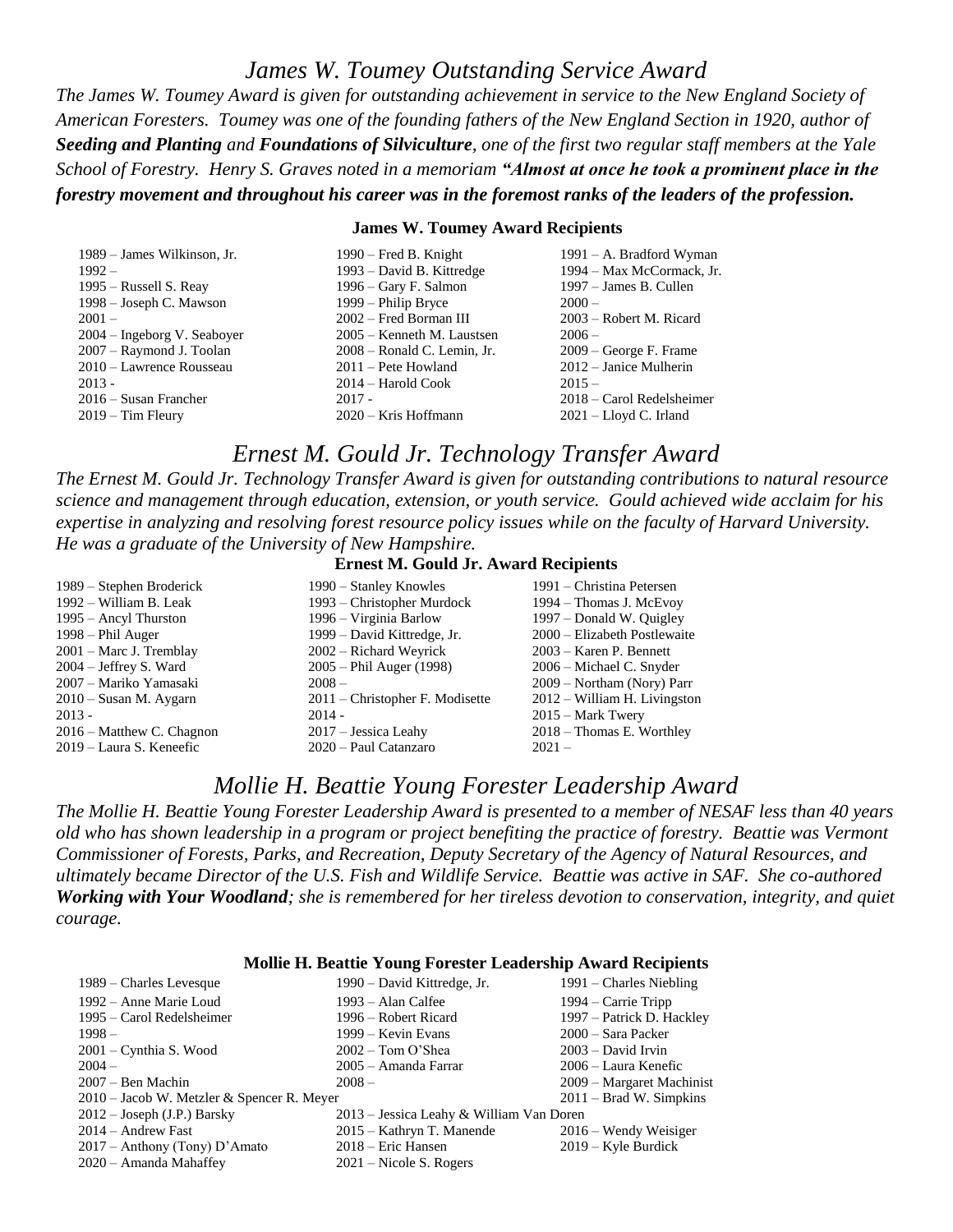## *Peter Farrell*

## *Austin Cary Practicing Professional Award*

*The Austin Cary Award recognizes New England SAF members who have shown exceptional achievement as practicing forest managers. Austin Cary (1865–1936) graduated from Bowdoin College and introduced northern landowners to*  forest sampling, growth estimation, and simple silvicultural techniques. Cary's Woodsman's Manual, written in 1909, *continued to be used as a textbook until the 1960's.*

 The nomination letter was a joint effort by three individuals from the Society for the Protection of NH Forests, who noted that since 2002 they have worked with Peter on 13 harvests covering 670 acres and stumpage income of over \$330,000. Their quotes include, "A walk in the woods with Peter always leaves me with something new to think about. He puts much thought into applying the best silviculture with the right operator on every job. Forestry is a relationshipbased industry, and those relationships are what leads to success in managing our lands. Peter exemplifies this kind of trusted long-term relationship that we rely on to put good work on the ground." "Peter is a colleague and trusted mentor to me. I was just getting started as a forester and remember fondly the conversations we had about the profession in his sugar shack, while the steam was rising from his evaporator. His computer programs are one of a kind, being custom built. He would use these to account for timber sale transactions past and present, as well as timber inventory and management plan action data." "Working with Peter on a timber harvest is always enjoyable. He has a thoughtful and intelligent way of thinking about forestry and is always thinking critically about the silviculture that we are trying to accomplish on the ground. He has a strong knowledge of forest product markets and is skilled at laying out a harvest to accomplish our objectives, and to protect sensitive natural resources. He is also an excellent communicator."

 Peter is the district manager for the New England Forestry Consultants, Inc. (NEFCO) Lakes Region Center, where he has been employed since its formation in 1994, and his client working circle covers central NH. He is a graduate of Franklin & Marshall College (BA) and a 1977 MF from Duke University. He was the NEFCO Treasurer until 2008, and in that role, he was responsible for the design, programming, and implementation of the Forest Pro/Landbase software that continues to work as the critical administrative and forest management planning system. In addition, he is an Association of Consulting Foresters member, served his community as a school board member, is a member of the NH Forest Advisory Board, and was on the technical team for the publication of *Good Forestry in the Granite State*. He has served on the Granite State Division executive committee as Chair and Policy Chair.

 An endorsement notes that, "Peter is a consummate professional, who holds a high ethical standard for both his personal and professional lives. This has resulted in a long work history of showcase forestry in the Lake Region of NH. Ever supportive and constantly there as a sounding board, I consider myself fortunate to have been professionally associated with Peter for the last two decades," as noted in a letter of endorsement. Peter's land ethic is not swayed by short term considerations and even in the last years of managing private timberlands, his goal is always to leave a healthier, sustainable resource for the future."

 In the other endorsement letter, "He is first and foremost a field forester focused on long-term sustainability, getting the job done, but all the while thinking and questioning – for example: How might the work at hand be done more effectively and more efficiently? What is really happening on a woodlot, and how can silviculture be improved? and What is truly sustainable forestry, and how can it be measured practically to serve as a guide for action? Peter is not one to blow his own horn, yet he speaks clearly, and is an eloquent and concise writer. He is essentially a private person, yet a true team player. Never one for spending much time at meetings, he has served when it matters."

#### **Austin Cary Award Recipients**

| 089 – Lynn Levine          |
|----------------------------|
| 992 – Paul Memmer          |
| 995 - John McNulty         |
| 998 - Charles Moreno       |
| 001 - Anne Marie Kittredge |
| 004 – Leland H. Sanders    |
| 007 - George F. Ritz       |
| )10 - John A. O'Brien      |
| 013 – Ronald Klemarczyk    |
| 16 – Tom Hahn              |
| ــ 119                     |

1989 – Lynn Levine 1990 – Stephen Orach 1991 – William H. Rivers 1995 – John McNulty 1996 – Bruce Spencer 1997 – D. Jensen Bissell 1998 – Charles Moreno 1999 – Fred A. Huntress 2000 – Michael Bartlett 2001 – Anne Marie Kittredge 2002 – Joel B. Bronson 2003 – Glenn Freden 2004 – Leland H. Sanders 2005 – Anthony Filauro 2006 – Geoffrey T. Jones 2007 – George F. Ritz 2008 – Si Balch 2009 – Kevin Evans 2019 – 2020 – Barrie Brusila 2021 –

1992 – Paul Memmer 1993 – Charles Gadzik 1994 – Don & Nina Huffer 2010 – John A. O'Brien 2011 – Carol L. Redelsheimer 2012 – Stephen C. Coleman 2013 – Ronald Klemarczyk 2014 – Douglass "Bill" Mahan 2015 – Brooks McCandlish 2016 – Tom Hahn 2017 – Kirby Ellis 2018 – Elizabeth (Betsy) Lesnikoski



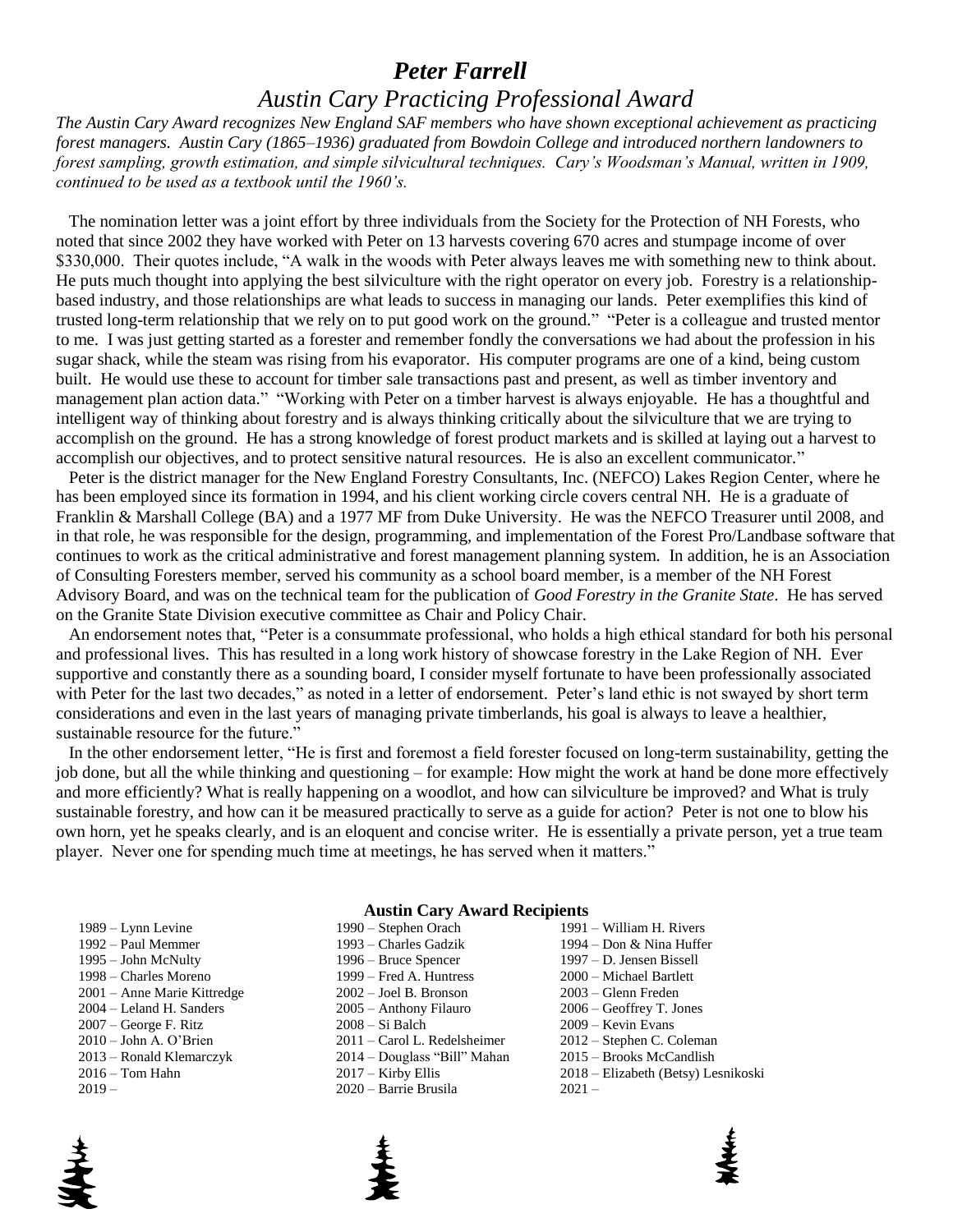# **Stephen Eisenhaure**

# *David M. Smith Award*

*The David M. Smith award recognizes a New England SAF member engaged in research, teaching, or the field application of silviculture, whose work reflects Dave's advice that "we should observe and analyze the patterns of stand development first, and devise silvicultural treatments to fit or modify them afterwards."*

 Teaching is a valuable service that Steve provides to UNH and its students. In a formal academic setting, he taught the forest mensuration course to Forest Technology students at the Thompson School of Applied Science for approximately 15 years. Gathering stand data is an extremely important part of the forest management process. A forester cannot make good silvicultural decisions without accurate information. Due to changes in the program, Steve now assists in the forest harvesting course. As part of his duties, Steve coordinates all research that is done on the UNH Woodlands. This research is conducted not only by the UNH forestry program, but by many other non-forestry programs on campus, making sure that the research is monitored and does not overlap. His knowledge on the UNH woodlands helps researchers find the forest stand types/communities that they need for their research, or by using the school's timber harvesting class or the summer crew, he creates the desired forest stands that meet the needs of researchers for a specific project. He has also developed a system of continuous forest inventory plots covering 80% of the UNH's 3,000 plus acres of forest, to facilitate long term management objectives.

 Steve's career began in an around about route to forestry. In 1993, he received a BA degree in Business Administration and after several years in retail decided that there might be other career paths. His love for fly fishing took him to Idaho, where he worked several seasons as a wildland firefighter, and realized that forestry was a possible career. Returning to UNH, he enrolled and graduated from the Thompson School of Applied Science in 2004. By happenstance, the UNH Woodlands Manager position was open and available to a Master degree student, Steve accepted the position and graduated with a MS degree in forestry in 2006. The Dean of the College was so impressed with Steve's work that he created a new full-time position of Land Use Coordinator, a position that Steve has held for the last 15 years. He is active in the forest community, serving six years on the Board of Directors of the NH Timberland Owners Association, and positions on the Granite State Division executive committee. Steve is also active in the Eastern Region Research Forest Managers group, which meets at a different research forest for tours to learn about forest management in that region.

 An endorsement comments that, "Steve has tackled some very interesting projects. Some of his own design and some in concert with researchers from the UNH campus, the USDA Forest Service station in Durham, NH, the NH Division of Forests and Lands, and UNH Cooperative Extension. Under Steve's tenure researchers from many agencies have begun to recognize UNH lands as fertile grounds for carefully crafted forest research. Along with these projects, he has started to develop on-going demonstration areas on UNH land, showing examples of traditional as well as climate change adaptive silviculture."

 The other endorsement is from a former student, who notes, "Steve was my teacher for the mensuration class. While he would be the first to tell you that classroom teaching isn't his greatest strength, I found his class to be engaging and effective. He wasn't afraid to experiment with his class structure to make more efficient use of classroom and field time, which I felt at the time, and still do, showed his dedication to improvement as an educator. He clearly cares about passing on forestry knowledge to others."

#### **David M. Smith Award Recipients**

2020 – Laura Kenefic 2021 –

2011 – William B. Leak 2012 – Bob Frank 2013 – 2014 - 2015 – Robert S. Seymour 2016 – Mariko Yamasaki 2017 - 2018 – Kevin Evans 2019 – Mark S. Ashton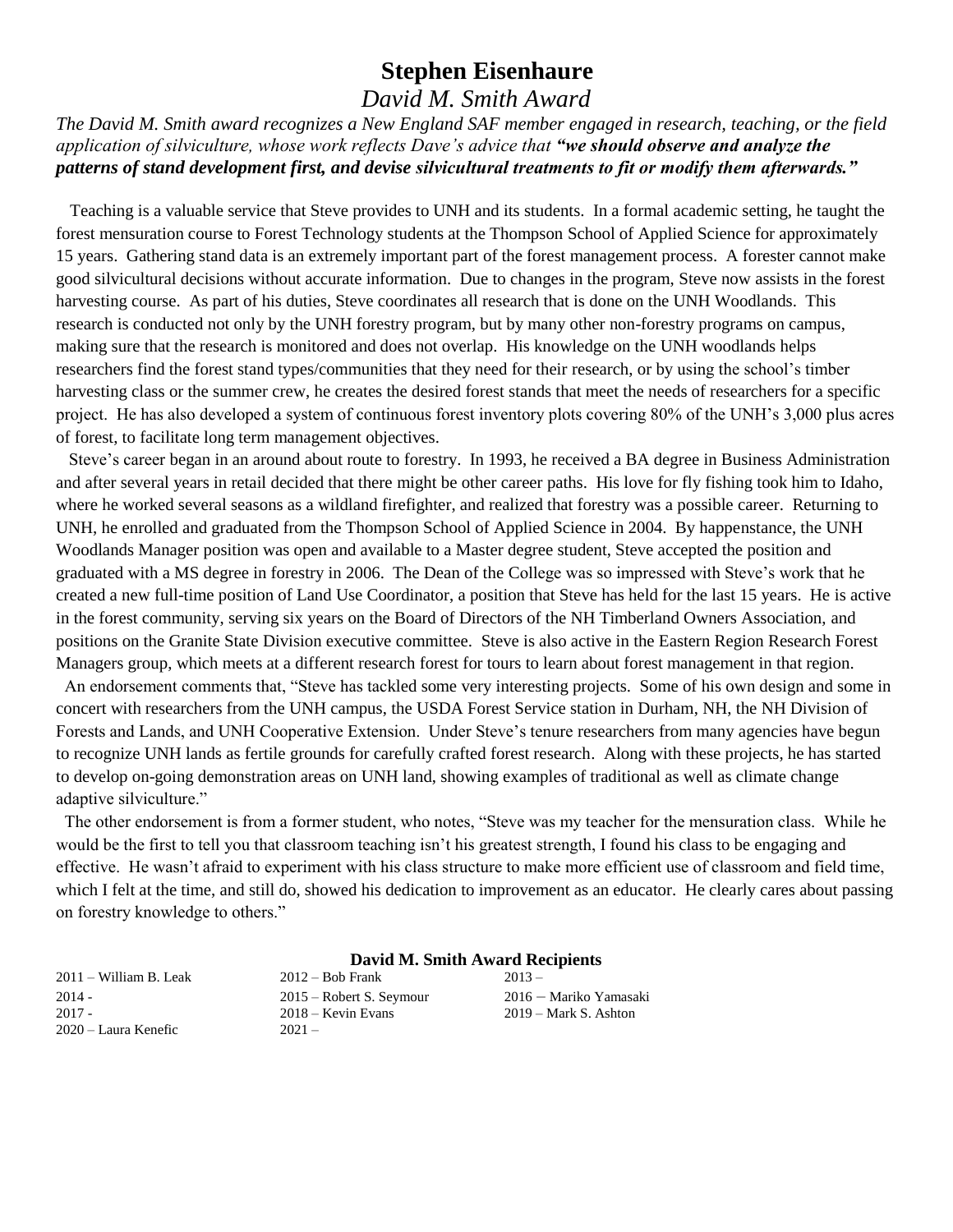# **R. Alec Giffen**

## *Integrity in Conservation Award*

*The Integrity in Conservation Award recognizes an individual or organization working with natural resources who demonstrates adherence to principles and high standards in the face of adversity.*

 His biographical sketch is headlined with the phrase, "Forester with special expertise in climate change issues." Alec currently works for the New England Forest Foundation (NEFF) and the Clean Air Task Force (CATF). For NEFF, he serves as their Maine representative and works on a number of specific projects; for example, efforts to accelerate the pace of conservation in Maine, efforts to define "exemplary forestry," and increase the use of wood in construction. For CATF, he serves as a Senior Science and Policy Fellow, heading up the Clean Air Task Force's efforts on the role that forests can play in reducing air pollution and mitigating climate change.

 Educated as a forest scientist, he has degrees from the Univ. of Maine and the Univ. of California, and over four decades of experience as a natural resource planner/program administrator. Most recently he was the Director of the Maine Forest Service, where his focus was to increase the understanding and promote the role that forests in Maine and the nation can play to reduce global warming. Other previous positions include time as a CEO of a natural resource consulting business that specialized in planning and conflict resolution, handling cases across the USA and directing Coastal Zone Management and Water Resource Planning at the ME State Planning Office.

 "His work has often placed him front and center on controversial issues, forging alliances by appealing to those on all sides with the reminder that we all want the same thing: well-managed forests that meet our needs, not only now, but for generations in the future. Throughout it all, he remains a well-informed, articulate, and persuasive advocate for doing the right thing in all aspects of natural resource management," states an endorsement letter.

 Over the course of his professional career, Giffen has been involved in finding solutions to a number of difficult and complex natural resource issues, including wildland planning and regulation, critical area identification, coastal zone management, shoreland protection, and river and lake conservation and development policy. In 2006-2007, he chaired the ME Governor's Wind Power Task Force, which successfully championed efforts to modernize and rationalize Maine's licensing of wind power projects.

 A second endorsement letter focused on Alec's work with carbon trading schemes and the criticism focusing on the additionality of carbon benefits. "By codifying Exemplary Forestry Standards in New England and modeling the carbon and wood productivity, Alec has demonstrated that the carbon savings from these practices will not leak. In other words, exemplary forest management allows us to grow more wood and build up carbon stocks at the same time. As the investigation and tuning of carbon practices matures, leakage is destined to become a primary issue. Alec's work has anticipated this problem and New England foresters and landowners will benefit from his foresight. This may prove to be his greatest contribution to the near and long-term success of New England forestry."

 The nomination letter closes out with, "The upshot is that Alec's work has now positioned the forests of the New England region to play a leading role in mitigating climate change. His sound scientific foundation withstands critical challenges and the tools he has invested in creating are "shovel-ready". By linking the need for forestry incentives to the benefits for climate change, Alec is on the path to solving economic obstacles which have stalled the broader implementation of proven effective silvicultural practices."

| <b>Integrity in Conservation Award Recipients</b>                                                           |                                                            |                        |  |  |  |  |  |
|-------------------------------------------------------------------------------------------------------------|------------------------------------------------------------|------------------------|--|--|--|--|--|
| 1998–Max McCormack, Jr.                                                                                     | 1999–Roger Milliken, Jr.                                   | $2000 -$               |  |  |  |  |  |
| $2001 -$                                                                                                    | 2002–George Darey                                          | 2003–Leo C. Laferriere |  |  |  |  |  |
| 2004-David Houghton                                                                                         | 2005–Edward Griffith<br>2006–Northern Woodlands            |                        |  |  |  |  |  |
| 2007–Richard Carbonetti, Peter Condaxis, William Samal, and Jonathan Wood                                   |                                                            |                        |  |  |  |  |  |
| 2008–Maine Department of Conservation, Baxter State Park Authority, and Trust for Public Land, Maine Office |                                                            |                        |  |  |  |  |  |
| 2009-John M. Hagan, III                                                                                     | 2010–Employees of the White Mountain National Forrest      |                        |  |  |  |  |  |
| 2011–Karen P. Bennett                                                                                       | 2012-                                                      | $2013-$                |  |  |  |  |  |
| 2014–Thomas J. Rawinski                                                                                     | 2015-Steven H. Swatling                                    | $2016 -$ Jason Stock   |  |  |  |  |  |
| $2017 - Will Staats$                                                                                        | 2018 – Society for the Protection of New Hampshire Forests |                        |  |  |  |  |  |
| 2019 – Robert T. Pershel                                                                                    | 2020 – Steven K. Pelletier                                 | $2021$ – Ralph Nyland  |  |  |  |  |  |

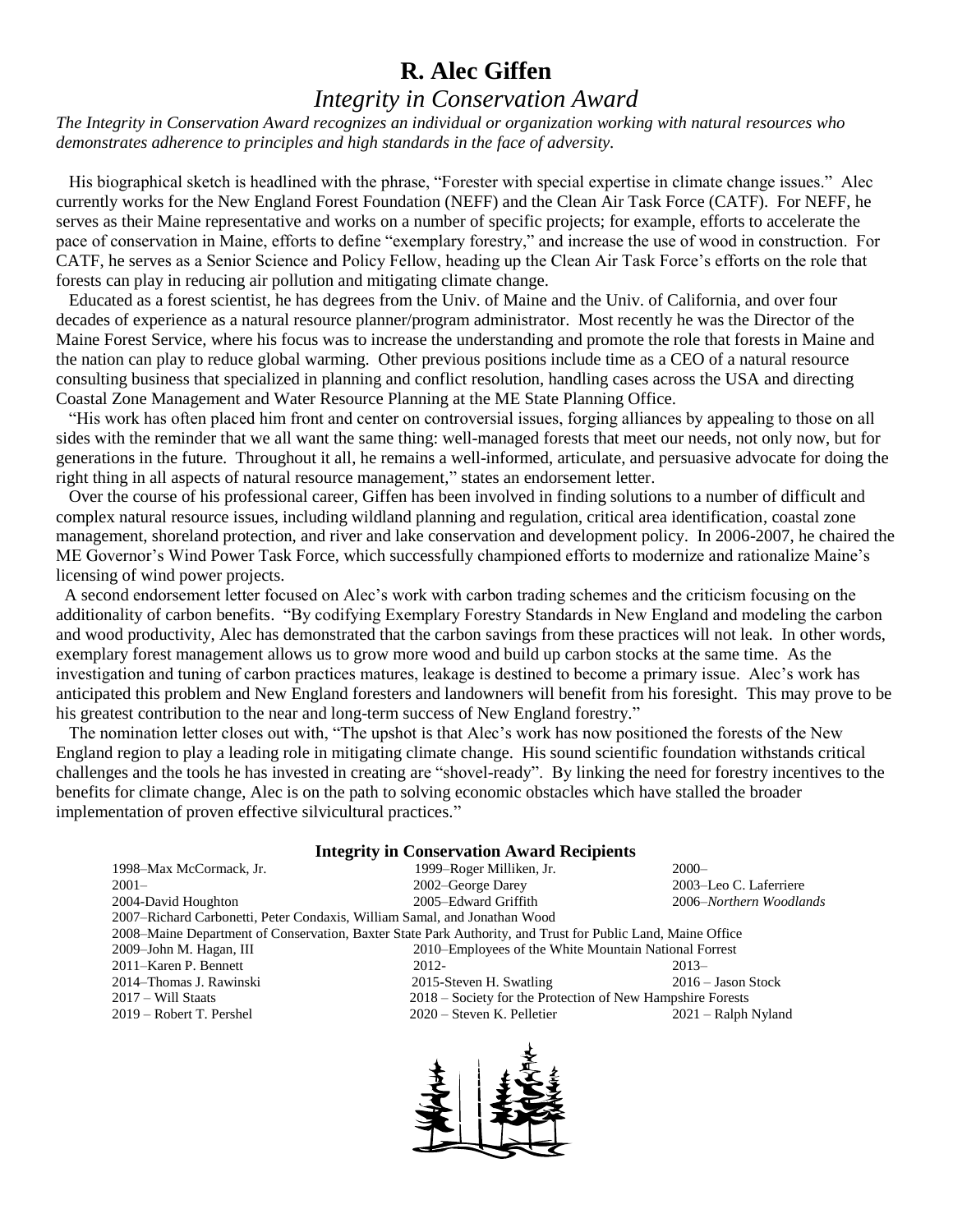# **Golden Members 50 years and more of membership in the Society of American Foresters \***

| <b>Active Years</b> | <b>Code Desc</b>               | <b>Firstname</b> | MI           | <b>Lastname</b>  | <b>Suffix</b> | <b>Active Years</b> | <b>Code Desc</b>                 | <b>Firstname</b> | MI           | <b>Lastname</b>   |
|---------------------|--------------------------------|------------------|--------------|------------------|---------------|---------------------|----------------------------------|------------------|--------------|-------------------|
| 51                  | <b>Connecticut</b>             | <b>Robert</b>    | А.           | <b>Hart</b>      |               | 53                  | <b>Massachusetts</b>             | <b>Austin</b>    | <b>B.</b>    | <b>Mason</b>      |
| 55                  | <b>Connecticut</b>             | William          | B            | Hull             |               | 53                  | <b>Massachusetts</b>             | <b>Marcus</b>    | G.           | <b>Phelps</b>     |
| 56.8                | <b>Connecticut</b>             | <b>Clarence</b>  | G.           | <b>Merrill</b>   |               | 55                  | <b>Massachusetts</b>             | Willard          | н            | <b>Estes</b>      |
| 58                  | <b>Connecticut</b>             | <b>David</b>     | $\mathsf{R}$ | <b>Miller</b>    |               | 55                  | <b>Massachusetts Dr. Richard</b> |                  | C            | <b>Schlesinge</b> |
| 61                  | <b>Connecticut Dr. William</b> |                  | $\mathsf{R}$ | <b>Bentley</b>   |               | 56                  | <b>Massachusetts</b>             | Dr. Warren       | Е            | <b>Archey</b>     |
| 62                  | <b>Connecticut</b>             | Otto             | E            | <b>Schaefer</b>  |               | 64                  | <b>Massachusetts</b>             | Joseph           | C            | <b>Mawson</b>     |
| 63                  | <b>Connecticut</b>             | Dr. James        | н            | <b>Brown</b>     | Jr.           | 66.9                | <b>Massachusetts</b>             | <b>Thomas</b>    | F.           | Lynch             |
| 50                  | <b>Maine</b>                   | Grant            | S.           | <b>Estell</b>    |               | 50                  | <b>New Hampshire</b>             | <b>Harold</b>    | W.           | Cook              |
| 50                  | <b>Maine</b>                   | Dr. Lloyd        | C.           | <b>Irland</b>    |               | 51                  | <b>New Hampshire</b>             | <b>James</b>     | Η.           | <b>Neil</b>       |
| 51                  | <b>Maine</b>                   | Si               | Е.           | <b>Balch</b>     |               | 53                  | <b>New Hampshire</b>             | <b>Bradford</b>  |              | Wyman             |
| 51.7                | <b>Maine</b>                   | <b>Robert</b>    | J.           | Leso             |               | 55                  | <b>New Hampshire</b>             | <b>Robert</b>    | J            | <b>Berti</b>      |
| 52                  | <b>Maine</b>                   | <b>Vite</b>      | R.           | <b>Vitale</b>    |               | 57                  | New Hampshire Dr. William        |                  | н            | <b>Smith</b>      |
| 52.7                | <b>Maine</b>                   | Calvin           | В.           | Gammon           |               | 60                  | <b>New Hampshire</b>             | Dr. James        | W            | <b>Hornbeck</b>   |
| 53                  | <b>Maine</b>                   | Lee              | <b>B.</b>    | <b>Stover</b>    |               | 60                  | <b>New Hampshire</b>             | Joseph           | н            | Vaillancou        |
| 53                  | <b>Maine</b>                   | <b>Gilbert</b>   | S.           | <b>Vitala</b>    |               | 62                  | <b>New Hampshire</b>             | <b>Mervin</b>    | Е            | <b>Stevens</b>    |
| 53                  | <b>Maine</b>                   | Dr. Robert       | J.           | Weir             |               | 63.8                | <b>New Hampshire</b>             | William          | В            | Leak              |
| 53.8                | <b>Maine</b>                   | John             | C.           | <b>Bozak</b>     | Jr.           | 50                  | Rhode Island                     | <b>David</b>     | C.           | <b>Holt</b>       |
| 54                  | <b>Maine</b>                   | James            | W            | <b>Pinkerton</b> |               | 64                  | <b>Rhode Island</b>              | Hans             | Т            | Bergey            |
| 55                  | <b>Maine</b>                   | <b>Albert</b>    | J            | <b>Childs</b>    |               | 51                  | Vermont                          | Dr. Steven       | Е.           | <b>Dennison</b>   |
| 57                  | <b>Maine</b>                   | <b>David</b>     | в            | <b>Field</b>     |               | 51                  | Vermont                          | <b>Russell</b>   | S.           | Reay              |
| 58                  | <b>Maine</b>                   | Paul             | P            | <b>Johnson</b>   | Jr.           | 53                  | Vermont                          | <b>Ronald</b>    | S.           | Kelly             |
| 59                  | <b>Maine</b>                   | <b>David</b>     | в            | <b>Clement</b>   |               | 55                  | Vermont                          | Galen            | $\mathbf{o}$ | <b>Hutchison</b>  |
| 60                  | <b>Maine</b>                   | Gene             | S            | <b>Bergoffen</b> |               | 55.8                | Vermont                          | <b>David</b>     | C.           | <b>Stevens</b>    |
| 60                  | <b>Maine</b>                   | <b>Walter</b>    | R            | Gooley           | Jr.           | 56                  | Vermont                          | Conrad           | M            | <b>Motyka</b>     |
| 61                  | <b>Maine</b>                   | <b>James</b>     | J.           | <b>Burtis</b>    |               | 57                  | <b>Vermont</b>                   | <b>Brian</b>     | T            | <b>Sweet</b>      |
| 61                  | <b>Maine</b>                   | <b>Clifton</b>   | Е            | <b>Foster</b>    |               | 63                  | Vermont                          | Dr. Jeffrey      | V            | Freeman           |
| 61                  | <b>Maine</b>                   | Dr. Peter        | R            | Hannah           |               | 63                  | Vermont                          | Dr. David        | R            | Houston           |
| 61.8                | <b>Maine</b>                   | Dr. Maxwell      | L            | <b>McCormack</b> | Jr.           |                     |                                  |                  |              |                   |
| 64                  | <b>Maine</b>                   | <b>Richard</b>   | н.           | Hogan            |               |                     |                                  |                  |              |                   |
| 65                  | <b>Maine</b>                   | <b>Robert</b>    | M            | <b>Frank</b>     | Jr.           |                     |                                  |                  |              |                   |
| 65                  | <b>Maine</b>                   | Fred             | А            | <b>Huntress</b>  | Jr.           |                     |                                  |                  |              |                   |
| 67                  | <b>Maine</b>                   | William          | D            | <b>Barron</b>    |               |                     |                                  |                  |              |                   |
| 68                  | <b>Maine</b>                   | <b>Donald</b>    |              | K Whittemore     |               |                     |                                  |                  |              |                   |
|                     |                                |                  |              |                  |               |                     |                                  |                  |              |                   |

| <b>Active Years</b> | <b>Code Desc</b>   | <b>Firstname</b> | MI | Lastname         | <b>Suffix</b> | <b>Active Years</b> | <b>Code Desc</b>          | <b>Firstname</b> | MI        | Lastname           | <b>Suffix</b> |
|---------------------|--------------------|------------------|----|------------------|---------------|---------------------|---------------------------|------------------|-----------|--------------------|---------------|
| 51                  | <b>Connecticut</b> | <b>Robert</b>    | А. | <b>Hart</b>      |               | 53                  | <b>Massachusetts</b>      | <b>Austin</b>    | <b>B.</b> | <b>Mason</b>       | Ш             |
| 55                  | <b>Connecticut</b> | William          | в  | Hull             |               | 53                  | <b>Massachusetts</b>      | <b>Marcus</b>    | G.        | <b>Phelps</b>      |               |
| 56.8                | <b>Connecticut</b> | <b>Clarence</b>  | G. | <b>Merrill</b>   |               | 55                  | <b>Massachusetts</b>      | Willard          | н         | <b>Estes</b>       |               |
| 58                  | <b>Connecticut</b> | <b>David</b>     | R  | <b>Miller</b>    |               | 55                  | Massachusetts Dr. Richard |                  | C         | <b>Schlesinger</b> |               |
| 61                  | <b>Connecticut</b> | Dr. William      | R  | <b>Bentley</b>   |               | 56                  | <b>Massachusetts</b>      | Dr. Warren       | Е         | Archey             |               |
| 62                  | <b>Connecticut</b> | Otto             | Е  | <b>Schaefer</b>  |               | 64                  | <b>Massachusetts</b>      | Joseph           | C         | <b>Mawson</b>      |               |
| 63                  | <b>Connecticut</b> | Dr. James        | н  | <b>Brown</b>     | Jr.           | 66.9                | <b>Massachusetts</b>      | <b>Thomas</b>    | F.        | Lynch              |               |
| 50                  | <b>Maine</b>       | Grant            | S. | <b>Estell</b>    |               | 50                  | <b>New Hampshire</b>      | <b>Harold</b>    | W.        | Cook               |               |
| 50                  | Maine              | Dr. Lloyd        | C. | <b>Irland</b>    |               | 51                  | <b>New Hampshire</b>      | <b>James</b>     | Н.        | <b>Neil</b>        |               |
| 51                  | <b>Maine</b>       | Si               | Е. | <b>Balch</b>     |               | 53                  | <b>New Hampshire</b>      | <b>Bradford</b>  |           | Wyman              |               |
| 51.7                | <b>Maine</b>       | <b>Robert</b>    | J. | Leso             |               | 55                  | <b>New Hampshire</b>      | <b>Robert</b>    | J         | <b>Berti</b>       |               |
| 52                  | Maine              | <b>Vite</b>      | R. | <b>Vitale</b>    |               | 57                  | New Hampshire Dr. William |                  | н         | <b>Smith</b>       |               |
| 52.7                | <b>Maine</b>       | Calvin           | В. | Gammon           |               | 60                  | <b>New Hampshire</b>      | Dr. James        | W         | <b>Hornbeck</b>    |               |
| 53                  | <b>Maine</b>       | Lee              | В. | <b>Stover</b>    |               | 60                  | <b>New Hampshire</b>      | Joseph           | н         | Vaillancourt       |               |
| 53                  | <b>Maine</b>       | <b>Gilbert</b>   | S. | <b>Vitala</b>    |               | 62                  | <b>New Hampshire</b>      | Mervin           | Е         | <b>Stevens</b>     |               |
| 53                  | Maine              | Dr. Robert       | J. | Weir             |               | 63.8                | <b>New Hampshire</b>      | William          | в         | Leak               |               |
| 53.8                | <b>Maine</b>       | John             | C. | <b>Bozak</b>     | Jr.           | 50                  | Rhode Island              | <b>David</b>     | C.        | Holt               |               |
| 54                  | <b>Maine</b>       | <b>James</b>     | W  | <b>Pinkerton</b> |               | 64                  | Rhode Island              | Hans             | т         | <b>Bergey</b>      |               |
| 55                  | <b>Maine</b>       | <b>Albert</b>    | J  | <b>Childs</b>    |               | 51                  | Vermont                   | Dr. Steven       | Е.        | <b>Dennison</b>    |               |
| 57                  | Maine              | <b>David</b>     | В  | Field            |               | 51                  | <b>Vermont</b>            | <b>Russell</b>   | S.        | Reay               |               |
| 58                  | <b>Maine</b>       | Paul             | P  | Johnson          | Jr.           | 53                  | <b>Vermont</b>            | <b>Ronald</b>    | S.        | Kelly              |               |
| 59                  | <b>Maine</b>       | <b>David</b>     | в  | <b>Clement</b>   |               | 55                  | <b>Vermont</b>            | Galen            | O         | <b>Hutchison</b>   | Jr.           |
| 60                  | Maine              | Gene             | s  | <b>Bergoffen</b> |               | 55.8                | <b>Vermont</b>            | <b>David</b>     | C.        | <b>Stevens</b>     |               |
| 60                  | <b>Maine</b>       | <b>Walter</b>    | R  | Gooley           | Jr.           | 56                  | <b>Vermont</b>            | Conrad           | М         | Motyka             |               |
| 61                  | <b>Maine</b>       | <b>James</b>     | J. | <b>Burtis</b>    |               | 57                  | <b>Vermont</b>            | <b>Brian</b>     | т         | <b>Sweet</b>       |               |
| 61                  | <b>Maine</b>       | <b>Clifton</b>   | Е  | <b>Foster</b>    |               | 63                  | Vermont                   | Dr. Jeffrey      | ۷         | Freeman            |               |
| 61                  | <b>Maine</b>       | Dr. Peter        | R  | Hannah           |               | 63                  | Vermont                   | Dr. David        | R         | <b>Houston</b>     |               |

\*This listing represents the results of a 2021 effort by the Society of American Foresters to completely audit and reconcile records to truly represent actual periods of paid membership. There were previous discrepancies in "months of membership" as the result of improper crediting regarding rebilling and payment issues.